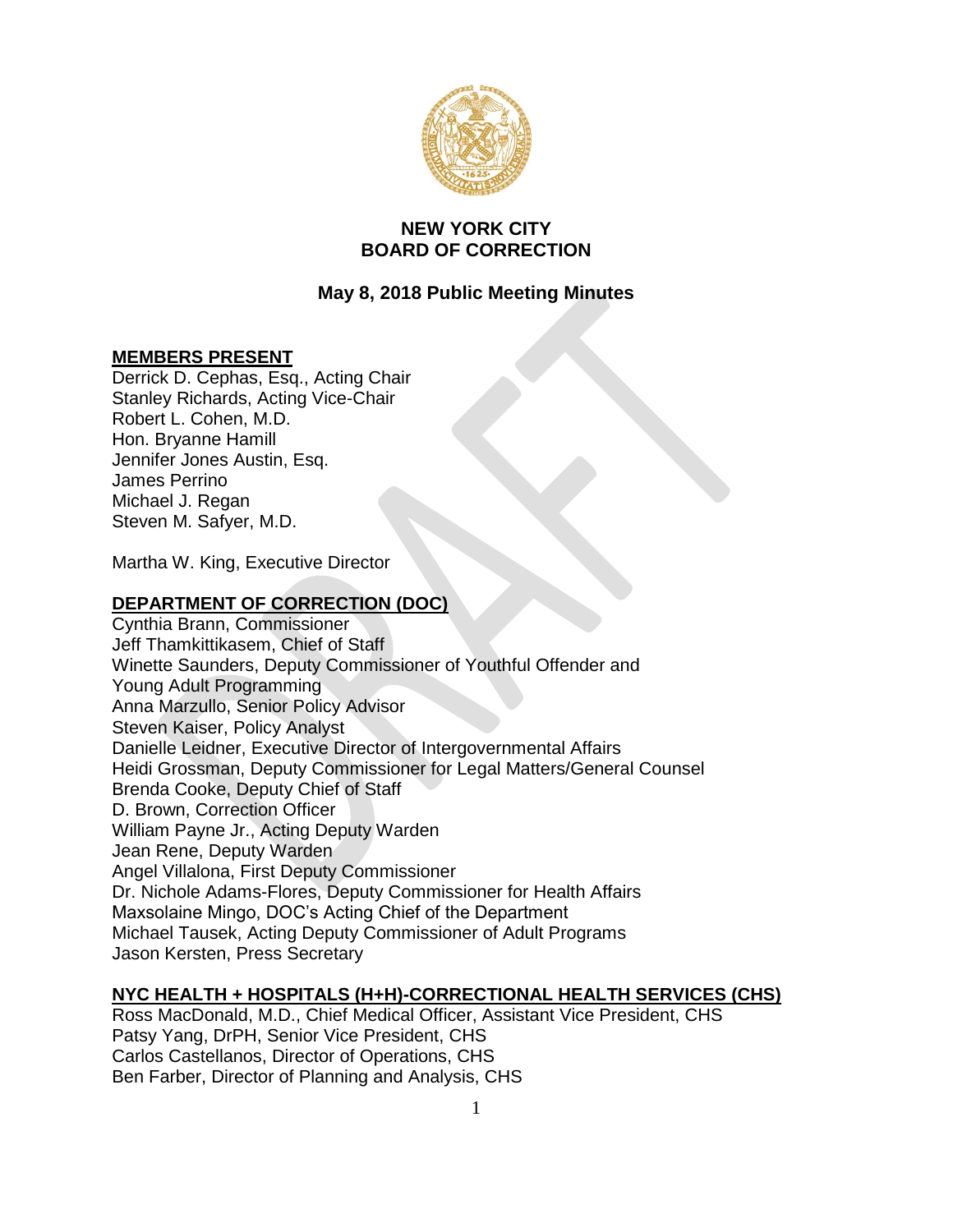Ashley Smith, Assistant Director of Policy & Planning, CHS Sara Gillen, Senior Assistant Vice President

# **OTHERS IN ATTENDANCE**

Nick Marinacci, NYC Department of Education Allen Riley, New York State Commission of Correction (SCOC) Susana Guerrero, SCOC Veronica Lewin, NYC Department of Health and Mental Hygiene Ummer Ali, Urban Justice Center-Mental Health Project (UJC) Rosa Jaffe, UJC Alex Abell, UJC Laura Fettig, UJC Victoria Phillips, Jails Action Coalition (JAC) Kelly Grace Price, JAC Al Craig, Correction Officers' Benevolent Association (COBA) Steven Isaacs, COBA Charlotte Pope, Children's Defense Fund – NY (CDF-NY) Maya Brown, Children's Rights Matthew Gibson, Children's Rights Kelsey De Avila, Brooklyn Defender Services (BDS) Simone Spirig, BDS Chelsea Davis, NYC Office of the Mayor Shevani Patel, NYC Mayor's Office of Operations Thomas Giovanni, New York City Law Department (Law) Ashley Iodice, Law Chantla Stokes, Osborne Association Valentina Morales, Fedcap Rehabilitation Services, Inc. Julian Castronovo, Sylvia Rivera Law Project Jane Stanicki, Hour Children Balfour Thompson, Youth Represent Jessie Workman, Youth Represent Thais Saunders, Youth Represent John Coleman, Just Leadership USA David Condliffe, Center for Community Alternatives Ebonie Steele, Center for Community Alternatives Yanela Ortega, NYC Public Library Michael Caney, Brooklyn Public Library Tyler Davidson, Independent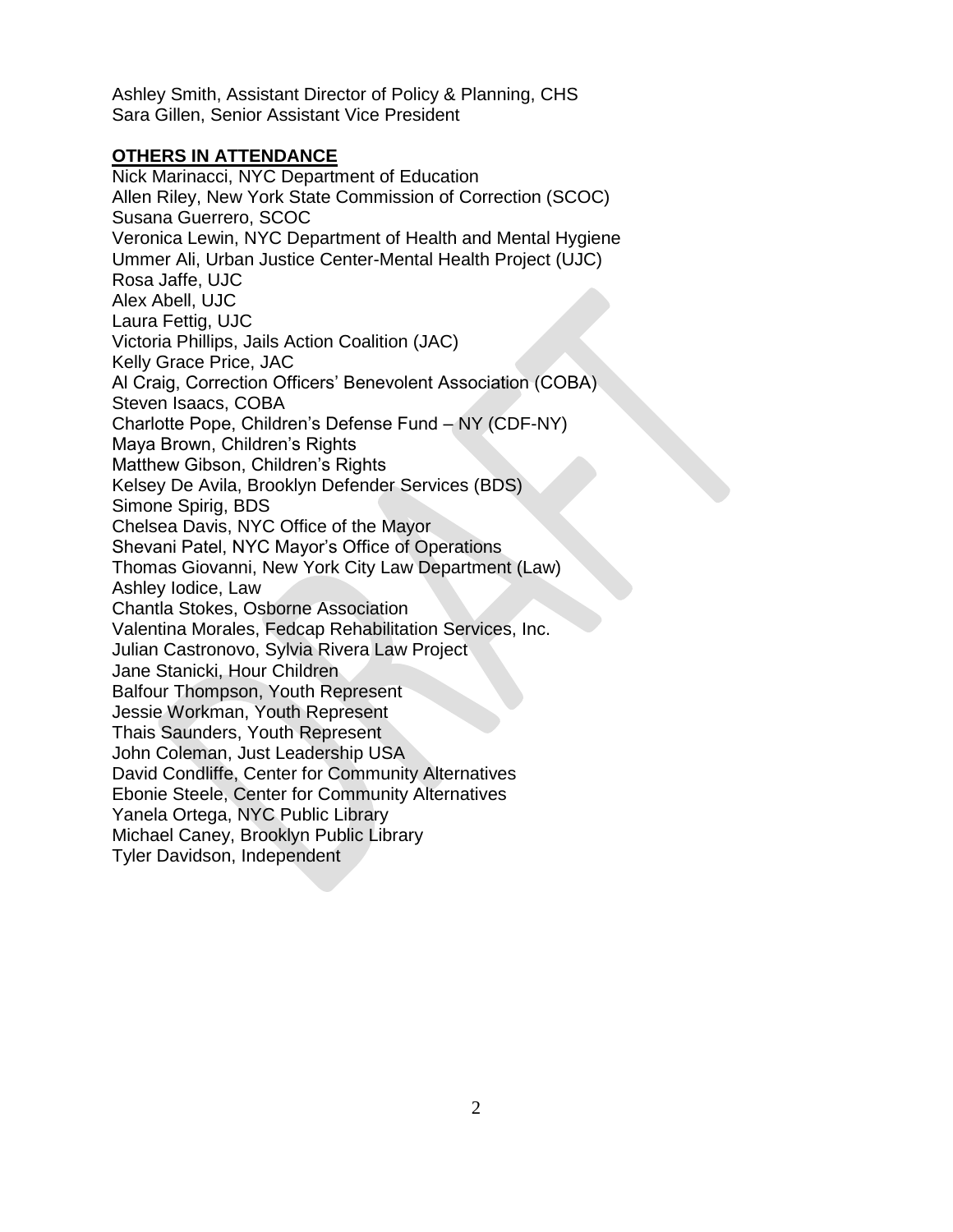#### **Introductory Remarks**

Acting Chair Cephas commenced the meeting by announcing that it was National Correctional Workers' Week. The Board has said many times over the years that staff in the New York City jails have the most challenging jobs in the City. On behalf of the Board, the Acting Chair thanked Correction Officers for their service to the City, their exceptional work, and their daily commitment to improving the City's public safety and jails.

#### **Approval of April 2018 Minutes**

Acting Chair Cephas asked for a motion to approve the April 20, 2018 meeting minutes. Upon Acting Vice-Chair Richards' moving the item and Member Regan's seconding it, the minutes were unanimously approved (Acting Chair Cephas, Acting Vice-Chair Richards, and Members Cohen, Hamill, Jones Austin, Perrino, Regan, and Safyer).

#### **Health Care Access and the Action Plan**

#### **►Introduction**

Executive Director ("ED") Martha King said that ensuring the delivery of correctional health and mental health services in compliance with the Minimum Standards is a critical part of the Board's mission. Access to health care is a fundamental policy and principle of BOC's and all nationally-recognized jail standards. For the past two years, to monitor compliance with its Rules, BOC has worked closely with Correctional Health Services ("CHS") and the NYC Department of Correction ("DOC" or "the Department") on efforts to track and report on health and mental health services and outcomes in the jails. ED King reported as follows on this issue.

## **►CHS' Monthly Access Reports**

The Board required CHS to produce a monthly access report monitoring each month's approximately 55,000 scheduled health and mental health visits, 10,000 sick call visits, 4,000 health intakes, and various other health encounters at each of, and across, the 12 city jails. The monthly access reports represent the most comprehensive, ongoing reporting on health and mental health care access in jail systems nationwide. The report was improved in spring 2017, with the goal of identifying underlying barriers to access.

Access to health and mental health care in NYC jails has been discussed in eight (8) public Board meetings since January 2016 and is the subject of BOC staff monitoring in DOC facilities. During these public discussions, Board members have repeatedly cited their concerns about issues related to access to care including lockdowns, production, escorting, transportation to Bellevue and Elmhurst hospitals, sick call, and specialty clinic policies. Discussions on these issues have repeatedly addressed the need for improved tracking and outcomes related to BOC Standards. This information is necessary to effectively minimize barriers and improve access to care via measurable reforms.

# **►DOC and CHS' Joint Action Plan**

At the Board's February 2017 public meeting, DOC and CHS announced their development of an action plan to improve access and in June 2017, they presented the Board with a plan that included independent and joint strategies related to staffing, scheduling, transportation, tracking people in custody, and communication. Their joint efforts included two pilot initiatives: (1) a cohort housing initiative to reduce the need for escorts for patients with similar health needs, and (2) a coordinated patient scheduling initiative intended to reduce over-scheduling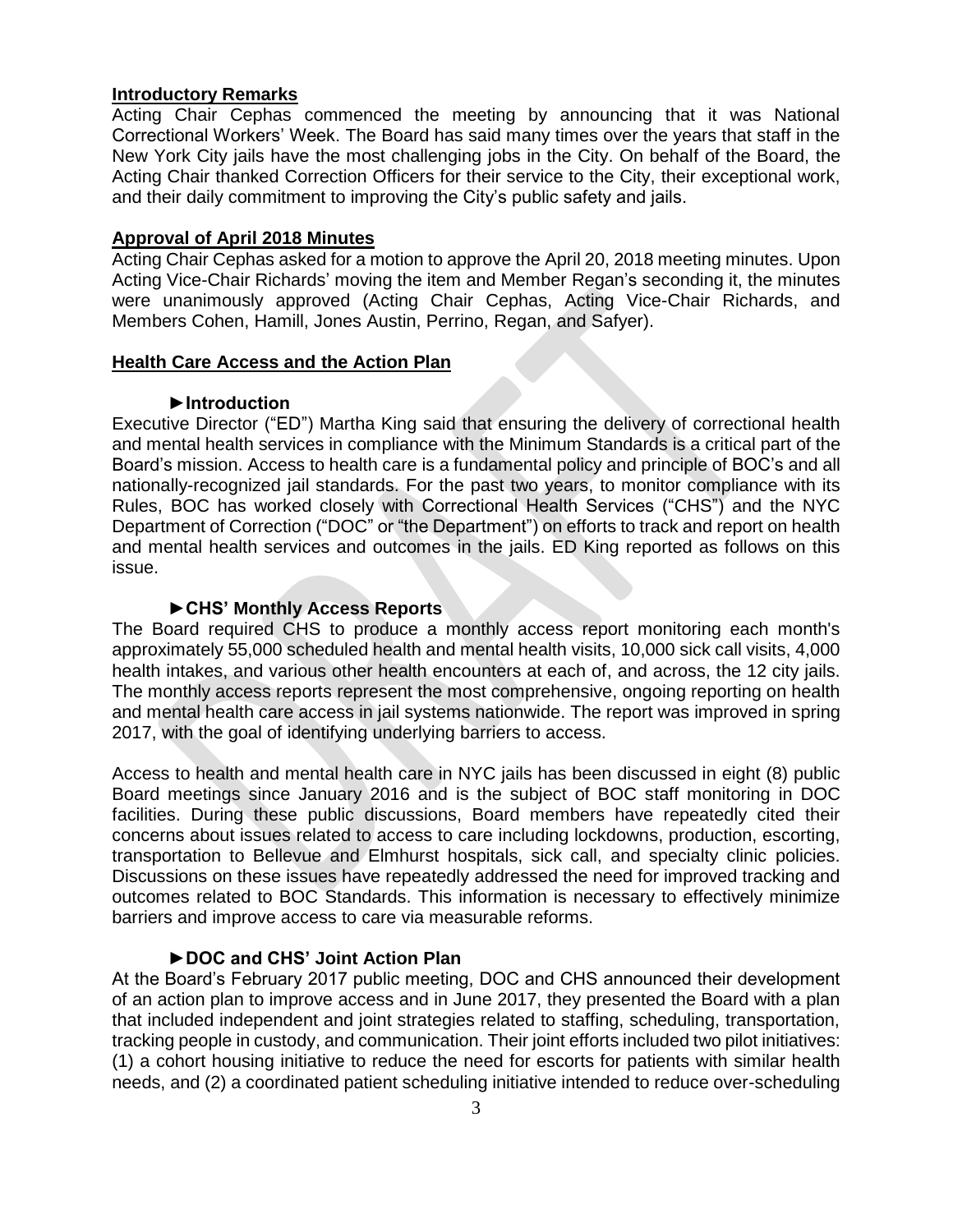and scheduling conflicts. DOC and CHS had reported that the cohort housing initiative was successful in achieving many of the goals of the pilot. However, further coordination between them is needed to determine why patients eligible for cohort housing were not placed there, and whether there is room for improvement or expansion of this approach. In January 2018, CHS and DOC ended their coordinated patient scheduling pilot after finding there were not enough scheduling conflicts to constitute a significant barrier to access. The indicators in the access report did not change during or after the action plan.

# **►BOC's Access to Health and Mental Health Care Report**<sup>1</sup>

ED King announced the Board's release of a report summarizing the monthly access reports for the last six months of 2017 ("Report"). After thanking BOC research staff Heather Burgess, Nashla Rivas Salas, and Emily Turner for their work on the Report, ED King summarized the its findings and recommendations.

# **Findings**

 $\overline{a}$ 

- Just over 340,000 services were scheduled during this six-month period 41% for mental health services, 24% for nursing, 11% for social work, and 11% for medical.
- Seventy-nine percent (79%) of services scheduled during this period were "completed," meaning that in 79% of scheduled appointments, the patient either saw a clinician or the patient refused the service and told a clinician that they did not want the scheduled service.
- Ninety-three percent (93%) of completed services were seen by a clinician, and 7% (or approx. 20,000 appointments) were refused.
- Completion rates varied by facility, ranging from a 67% low overall completion rate at VCBC to a 92% completion rate at NIC. Completion rates varied more when analyzed by facility and service category.
- Completion rates for Medical and Dental services varied widely across facilities.
- Medical services ranged from a low 54% completion rate at AMKC to a high 98% completion rate at MDC.
- Dental and Oral surgery completion rates ranged from a low 48% at VCBC to a high 84% at RNDC.
- Almost half of completed Off-Island and 31% of completed On-Island Specialty Clinic appointments involved a patient refusing services. Off-Island services are reserved for advanced surgeries, procedures, and appointments that cannot be carried out on Rikers Island.
- People in custody and jail staff reported that high rates of patient refusals for Off-Island Specialty Clinic appointments are due to lengthy wait times, overbooking, waiting area conditions, and transportation challenges.
- Just over a fifth of all scheduled services were not completed.
- Dental and Oral Surgery appointments, Mental Health appointments, and On-Island Specialty Clinic Services were the least likely to be completed — with non-completion rates of 32%, 29%, and 27%, respectively.
- The highest number of missed appointments occurred in mental health services. Close to 40,000 mental health appointments were missed in the last six (6) months of 2017.

<sup>1</sup> BOC's Report on "Access to Health and Mental Health Care" (May 2018) is available here: [http://www1.nyc.gov/assets/boc/downloads/pdf/Reports/BOC-](http://www1.nyc.gov/assets/boc/downloads/pdf/Reports/BOC-Reports/Access%20to%20Health%20July%20-%20December%20Final%20Draft_5_7_18.pdf)[Reports/Access%20to%20Health%20July%20-%20December%20Final%20Draft\\_5\\_7\\_18.pdf.](http://www1.nyc.gov/assets/boc/downloads/pdf/Reports/BOC-Reports/Access%20to%20Health%20July%20-%20December%20Final%20Draft_5_7_18.pdf)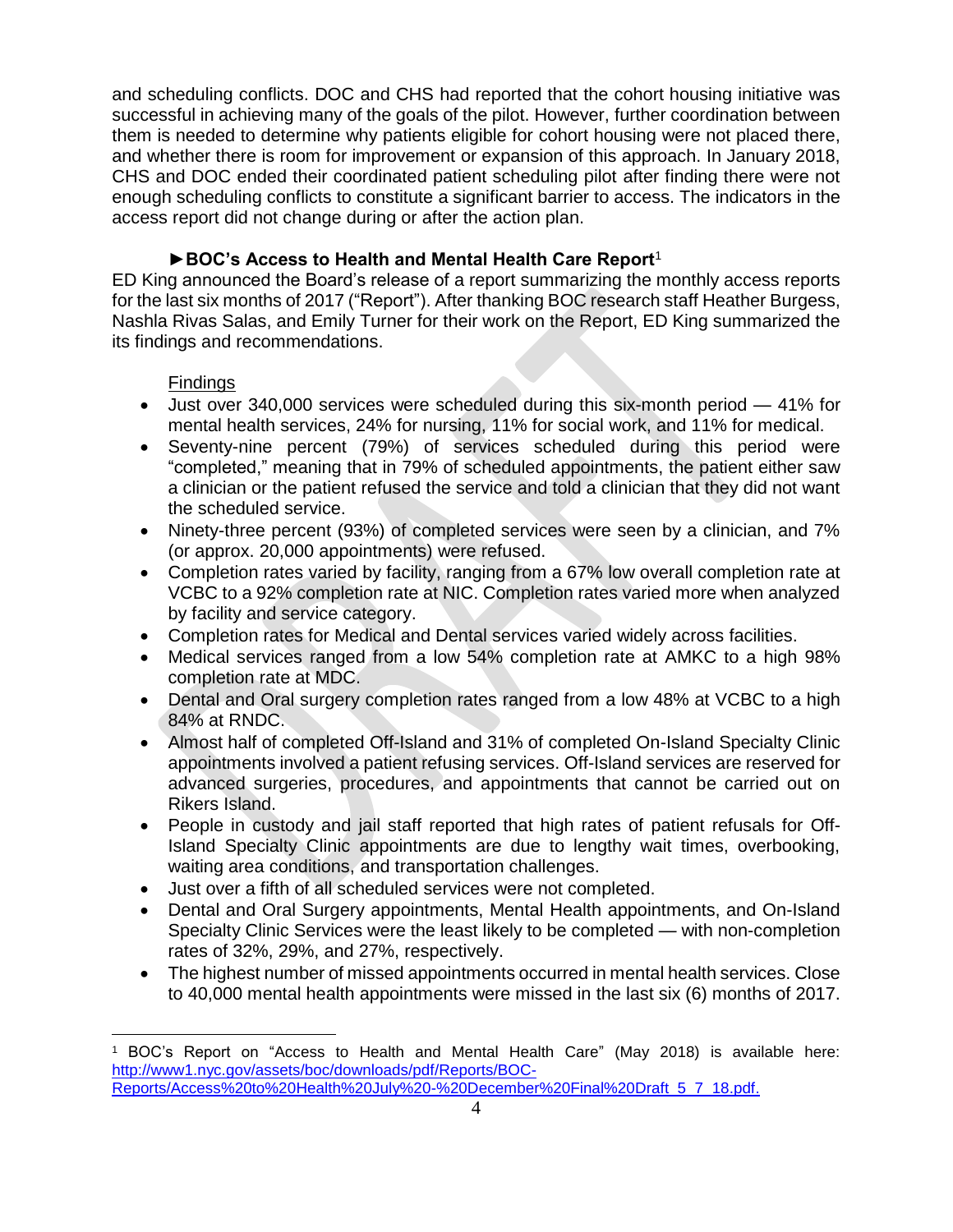This is over five times as many missed appointments as the next highest service categories with missed appointments.

- The main reason patients missed appointments was because the patient was "Not Produced by DOC."
- Almost 70% of all missed appointments were due to DOC not producing the person to the clinician. DOC non-production was the top reason for missed appointments each month studied, and across all service categories. CHS does not report detailed reasons for non-production as the reasons are not always known to clinical staff. BOC, CHS, and DOC should all better understand reasons for failure to produce a patient, such as an alarm, lockdown, or a corrections staff escort shortage. DOC must start tracking and reporting on the reasons for non-production in a coordinated way.
- After DOC non-production, the next most common reason for non-completion was that the scheduled service conflicted with a patient's court date. This accounted for 17% of all missed appointments. The next most common reason for non-completion was that the service was "Rescheduled by CHS," which accounted for 15% of all missed appointments.

#### Recommendations

Based on the Report's findings, the recommendations seek to (1) address barriers to DOC production; (2) improve completion rates for mental health services; (3) increase access to On- and Off-Island Specialty Clinics; and to fill in key gaps in monitoring compliance with Minimum Standards, including setting benchmarks for access to care and developing new tracking and reporting on sick call, intake, timeliness of service delivery and completion, and substance use treatment.

ED King invited CHS and DOC to present their ongoing and new initiatives for improving access to care. She specifically requested that they discuss how this work will improve access and when and how they project the initiatives' impacts will be reflected in the access numbers.

#### **►DOC's Presentation**

DOC's Deputy Commissioner for Health Affairs, Dr. Nichole Adams-Flores, said DOC and CHS have a daily "huddle" to discuss individuals who must be produced for appointments that day and potential barriers to production. When necessary, they reallocate resources by assigning additional DOC staff escorts or by bringing over an additional health care provider from another facility. In addition to the daily facility-level discussions, DOC and CHS hold monthly collaboration meetings with executive leadership to discuss security and clinical staff priorities and ensuring access to care in a timely manner. DOC also conducts its own monthly leadership meetings to discuss the number of individuals being produced. In conjunction with these meetings, every facility is asked to report on the number of people being produced, how the facility is enhancing access to care, how services are being impacted, and if each facility is maintaining sufficient staff for production.

Dr. Adams-Flores stated that in addition to the pilots described in the DOC/CHS action plan, the two entities have implemented other initiatives inspired by their daily discussions at the facility-level. Joint concerns about access to mental health care at AMKC led to the opening of a mini-clinic there that serviced 24 housing areas in one day. As part of a two-month pilot, individuals who were referred for mental health services were seen by a clinician at intake, before being assigned to housing. DOC is assessing this pilot for the best way to implement it operationally. Because it is sometimes difficult to hold individuals safely in the hospital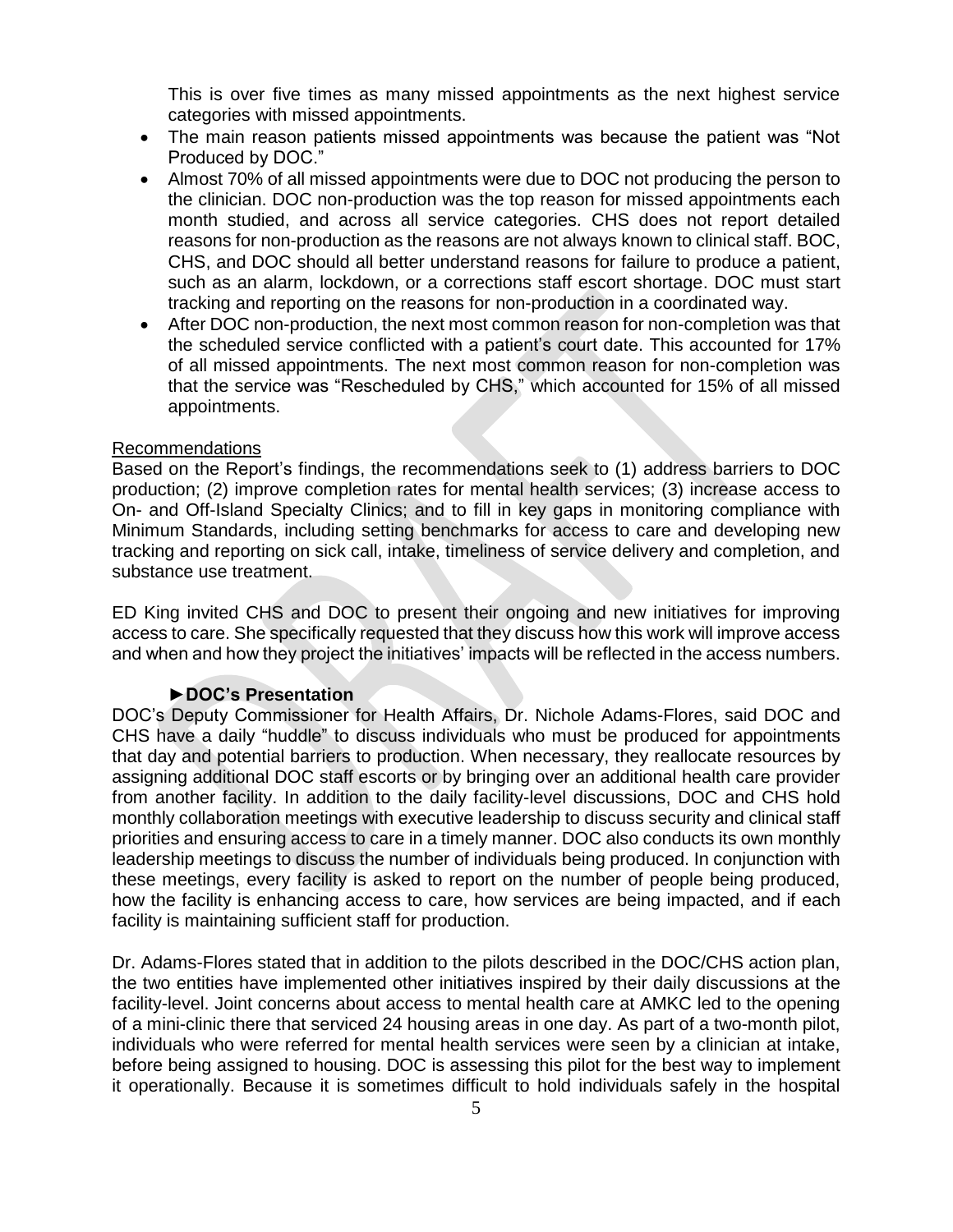setting due to the large number of Off-Island Specialty Clinic appointments, DOC obtained approval from the State Commission of Corrections ("SCOC") to build additional holding area space at Bellevue Hospital.

DOC and CHS initially thought one of the main reasons why people were not making it to their appointments was because of scheduling conflicts. However, their data and facility-level discussions revealed that a significant number of people are refusing services to DOC staff in the housing areas. DOC and CHS are jointly considering implementing a teleconferencing model so that providers can educate people on the importance of their appointments. The teleconference option would be available in the housing area when individuals refuse to come down for their appointments.

## **►CHS' Presentation**

CHS' Director of Operations, Carlos Castellanos, stated that the real-time communication provided by the daily huddles allows CHS and DOC to discuss day-to-day problems and effectively provide services. CHS' Director of Planning and Analysis, Ben Farber, attributed the success of the clinical cohort evaluation to the collaboration between CHS and DOC. He reported that during the evaluation period, 42-53% of eligible patients were housed in a clinical cohort and the equivalent occupancy rate was 95%.

## **►Board Discussion**

Dr. Safyer asked DOC and CHS to discuss how they are enhancing services for patients with mental health care needs. Dr. Adams-Flores responded that DOC conducts special meetings about care at AMKC because it is the largest jail, and during these meetings, discusses ways to ensure that individuals seen by medical staff upon intake are seen by a mental health provider as quickly as possible.

CHS' Chief Medical Officer, Dr. Ross MacDonald, emphasized the City's high standards on mental health care service delivery and advised the Board to keep this in perspective when analyzing data on mental health care. He said the high rate of scheduled visits that are not completed reflect CHS' efforts to see people within three (3) days, rather than a lack of access to care. He clarified that CHS' standards for a "stat referral" from intake require a provider to see a patient within 24 hours and the standards for a "routine referral" require a provider to see a patient within 72 hours — generating many scheduled appointments. Dr. MacDonald said there are many events within the first three (3) days of an individual's incarceration contributing to missed appointments such as being transferred to a different facility, lawyer's visits, court visits, and family visits. He added that CHS has extensive metrics to measure its success in seeing patients within the first three (3) days of incarceration. In response to ED King's inquiry as to asked what proportion of mental health appointments are scheduled during this initial three (3) day period, Dr. MacDonald said he did not have a specific number available.

Acting Vice-Chair Richards requested clarification on what percentage of missed appointments were initial as opposed to follow-up appointments. Dr. MacDonald did not have a specific number available, but said CHS has quality metrics — many of which are required under the *Brad H.* class action settlement — that it utilizes to monitor and report on all aspects of service delivery.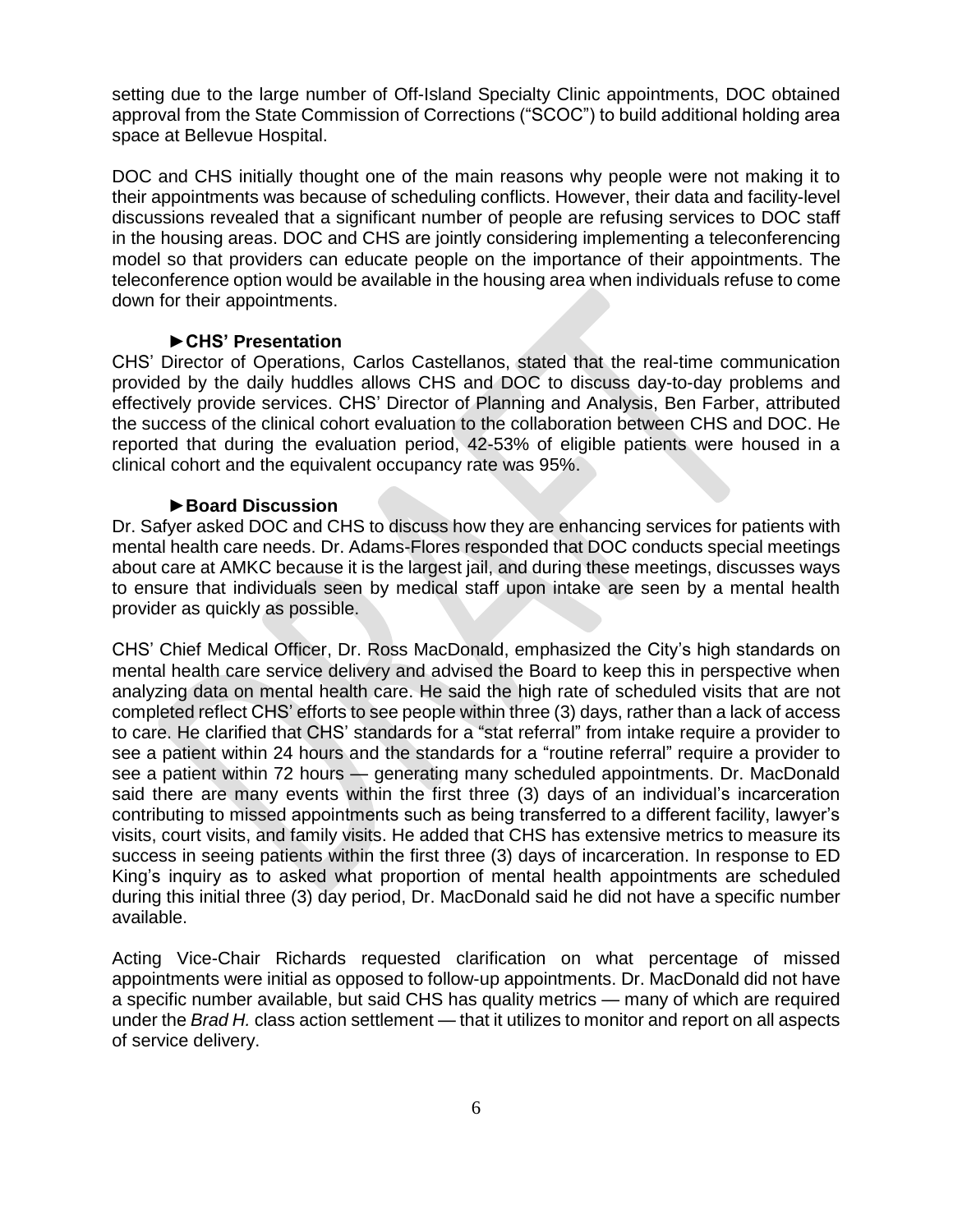Dr. Cohen made the following points:

- He fundamentally supports the findings of the Board Staff Report and finds the Report's recommendations on point and critically important.
- The monitoring and provision of health care in the NYC jails requires a common data system between CHS and DOC in which data can be entered in two ways: (1) a person requesting care, as in sick call; and (2) when CHS initiates a referral to mental health, a follow-up to itself, or to specialty care. However, that is not what's happening. DOC's and H+H's data sets bear hardly any relationship to each other and are off by factors of 100% in terms of what is going on.
- It is not a good idea to think of the goal of clinical care in a jail system to be completion where completion means refusal to go to an appointment. When, for example, a person has been waiting for hours to board a bus for an appointment at Bellevue and is told at 9:00 a.m. that the bus is going to be leaving in 15 minutes and might not arrive in time for the appointment, that is called a "refusal," and categorized in the data system as a "completion." That is not right. Every clinical encounter that is initiated by CHS or requested by a person in custody should be an element of a database and completion should be when the care takes place. The evaluation of that care includes whether the care has been provided in a timely manner. It is Dr. Cohen's understanding that H+H has data on this issue; he previously requested it; but H+H has not provided it to the Board. Dr. Cohen reiterated his request for this crucial data.
- It is critical that DOC and H+H work from the same database. To meet the Board's Minimum Standards, DOC and H+H are required to collect and maintain data about individual patient requests and individual referrals by CHS. This is a difficult thing to do but it is very important that it be done.
- The Report's recommendation that DOC and H+H study refusals is critical. There are barriers to providing health care in the jails but the answer is not to say there are barriers, but to break down the barriers. Based on data that DOC and H+H have provided to the Board, there is a lot of work to do to accomplish this and developing a singular database is essential to achieving this goal.
- When a person in the City's jail system requires sick call, that information is provided to DOC, not H+H. That is a fundamental flaw in the health care system. H+H is essentially relying on DOC to get people to sick call without H+H knowing who these people are. It is not DOC's job to triage for H+H. A singular database can be utilized to correct this situation. Moreover, initiation of sick call should be effectuated by a person in custody dropping a request in a sick call box (which is confidential). If the person is in a restricted housing area and does not have access to a sick call box, the request should be made to a health staff member on site. The Department should get involved only to the extent of escorting people, who are recorded in H+H's database as having requested sick call, to clinical care.
- Dr. Cohen understands how extraordinarily difficult it is to accomplish this and how hard H+H works to provide health care to people in the jails. He does not question the quality of health care that is being provided or the tremendous improvement in the jails' health care system that has occurred over the past several years. The proof is that there has not been a suicide in the jails for over two years. The health care system can be further improved by creation of a singular database that is maintained from the point of a patient request that goes directly to H+H to handle, with DOC's role limited solely to transport and not triage.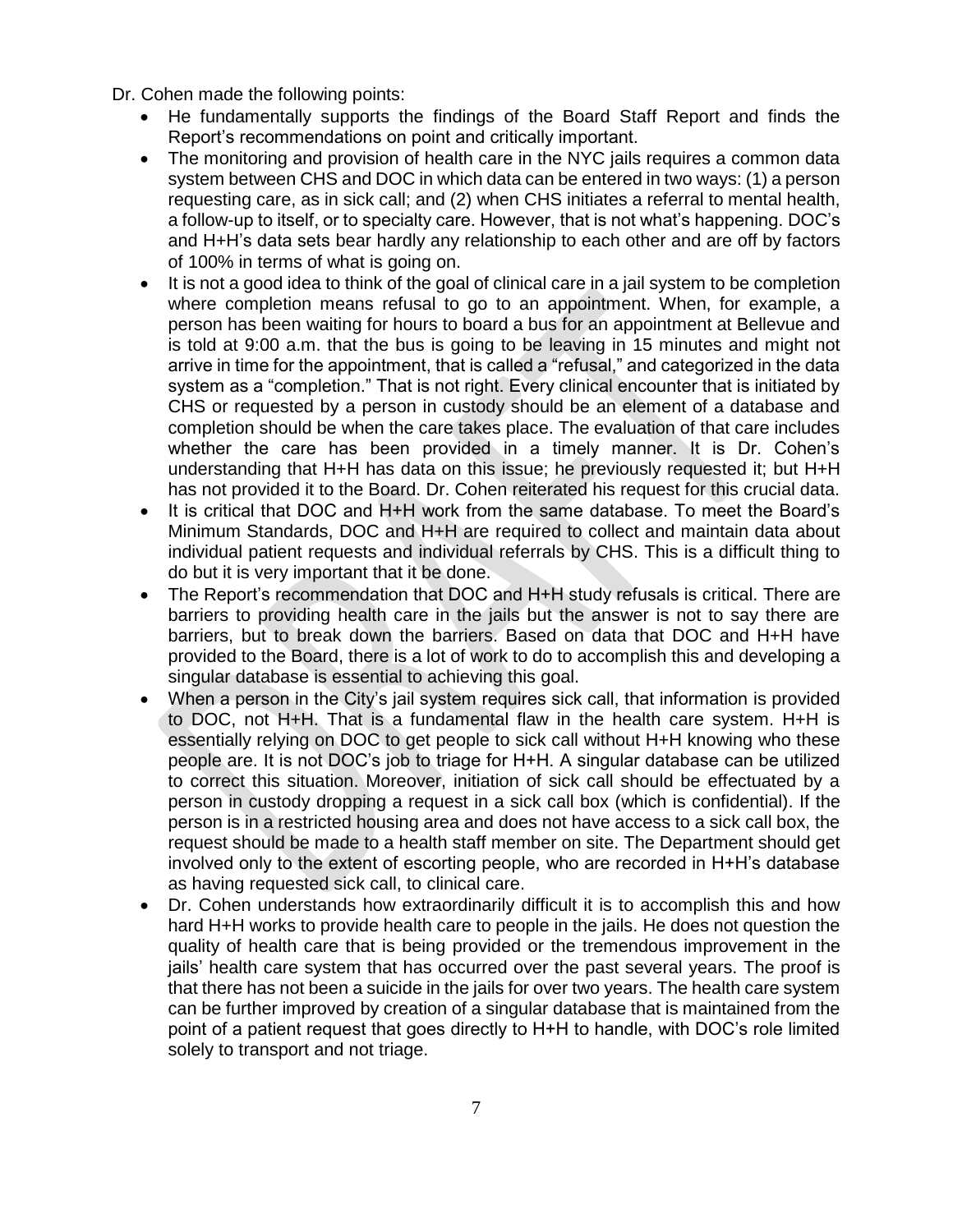Member Regan acknowledged the importance of continuity in mental health care and said many people in custody suffer from mental health issues. He asked if the teleconference model described by Dr. Adams-Flores is an acceptable clinical approach for people with mental health designations. Dr. MacDonald responded that telecommunication is an accepted clinical practice but is not appropriate for everyone and must be used on a caseby-case basis. The teleconference model would be beneficial for most refusals as they come from patients with lower levels of pathology (people who may be on the border line but do not have a mental illness), but it would be inappropriate for patients with a serious mental illness or an active psychosis.

Acting Vice-Chair Richards asked how sick call is discussed during the daily huddles between CHS and DOC. Dr. MacDonald responded that DOC and CHS usually have a back-and-forth about the priority of sick calls vs. follow-up appointments. CHS prioritizes follow-up appointments because these are individuals who CHS has determined need additional care while DOC takes very seriously its obligation to provide daily access to sick call. Dr. MacDonald said the Board's Minimum Standards are geared towards ensuring a very high level of access compared to other jail systems; as a result, New York City has a very high number of sick call encounters.

Member Cohen requested an explanation for DOC's high rate of non-production. Dr. Adams-Flores suggested scheduling an in-depth data discussion with the Board because production is complex and nuanced. DOC currently understands that the largest contributor to nonproduction is individuals refusing services in the housing area. The Board's report only captures data from the last half of 2017, and she suggested a review with BOC of the daily metrics that expect facilities to produce at 80% or better across every different service area and that drive discussions in the daily huddles. ED King noted that the Board has looked at this data and found many problems in the reporting of it. She said the reports that CHS and the Board use indicate that production is the main issue in missed appointments while refusals are the main issue for Off- and On-Island Specialty Clinics. Dr. Adams-Flores clarified that the refusals she is referring to are those made in the housing area as opposed to verified refusals that are made to medical professionals in the clinic. She further clarified that that non-production numbers include non-verified refusals.

Acting Chair Cephas inquired about the feasibility of creating a single database. In response, Dr. MacDonald said this would be problematic because CHS and DOC are independent entities with completely different work flows. For the data to be useable to each entity, it must reflect each entity's independent work flows. CHS uses its electronic health record to collect most of its data while DOC often uses a paper process in the housing areas. The effort in standardizing definitions and work flows would not benefit the collecting of data or measuring service delivery, because there is very little external reference to compare this data to. Each entity's data is best used relativistically over time so that patterns and problems specific to an area or facility can be identified. This is in fact how CHS and DOC use their data.

In concluding this discussion, Acting Chair Cephas recognized the seriousness of this issue and the need to address it. He suggested that BOC, DOC, and CHS meet for an in-depth review and discussion to make headway on the issues underlying health care access.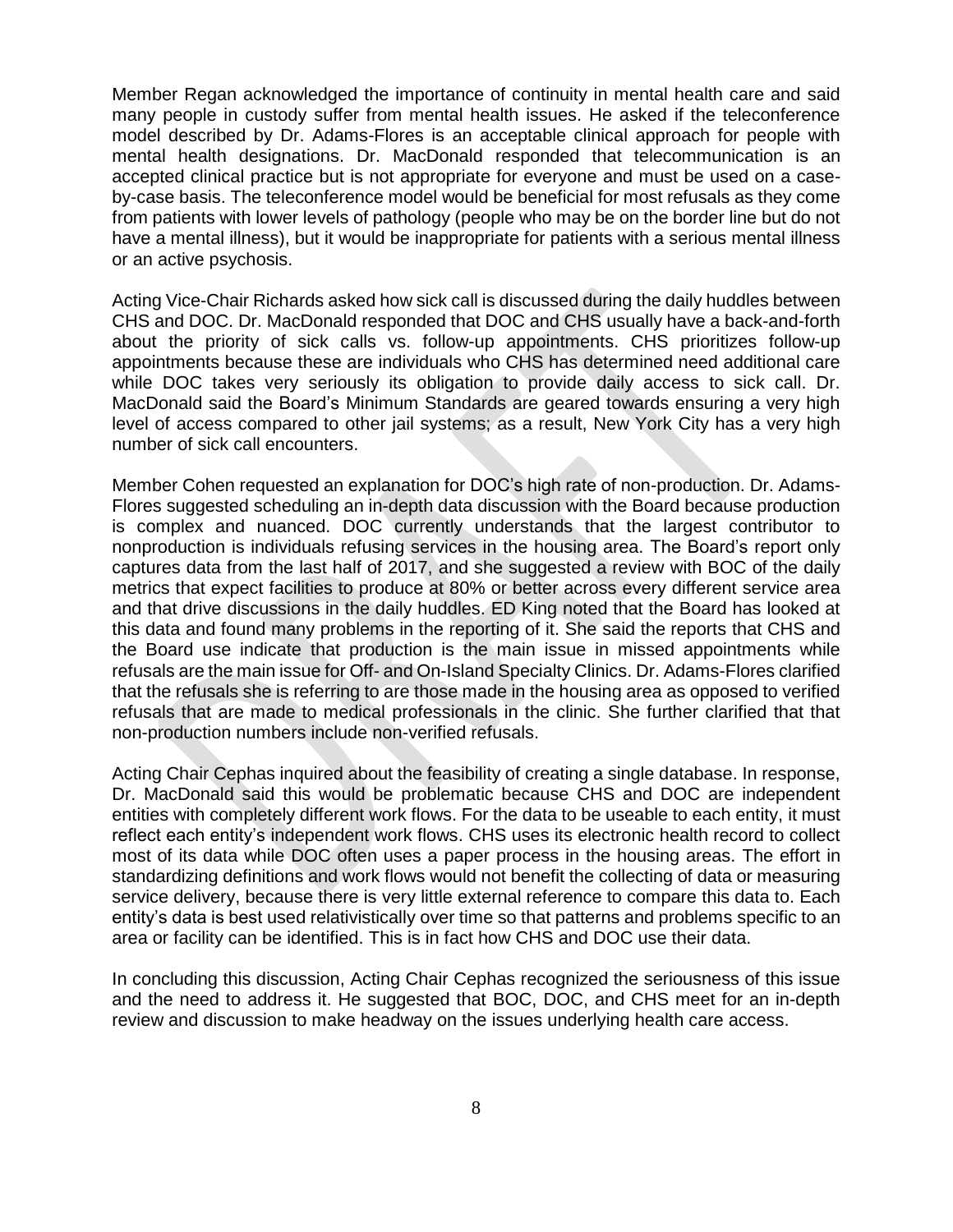## **Public Comment on Variances**

Acting Chair Cephas said the Board would be voting today on two DOC variance requests permitting the Department to: (1) continue placing young adults in Enhanced Supervision Housing ("ESH"); and (2) continue operating the Secure Unit ("Secure") with limited lock-out time and provision of law library services in the housing area.

Public comment about these requests was heard from Kelsey De Avila (Brooklyn Defender Services), Umar Ali (Urban Justice Center), and Al Craig (COBA). The public comments are available here: [https://www.youtube.com/watch?time\\_continue=8144&v=VVVJaBHrlrI.](https://www.youtube.com/watch?time_continue=8144&v=VVVJaBHrlrI)

#### **Young Adult Enhanced Supervision Housing ("YA-ESH") Variance Request**

#### **►Introduction**

Acting Chair Cephas stated that on July 12, 2016, the Board first granted a variance from Minimum Standard § 1-16(c)(1)(ii) to allow DOC to house 19-21-year-olds in ESH. In October 2016, the Board approved an extension of the Variance, allowing the Department to house 18-year-olds in ESH. The Board last renewed the YA-ESH Variance on November 14, 2017, and it is set to expire on May 16, 2018.

Acting Chair Cephas said the Department seeks a six-month renewal of this Variance and requests that it be made permanent by amendment to the Minimum Standards. The Board will vote on the variance request today and consider the proposed amendment to the Standards in its ongoing restrictive housing rulemaking process.

Maxsolaine Mingo, DOC's Acting Chief of Department ("Chief Mingo"), formally requested a renewal of the six-month limited variance from Minimum Standard § 1-16(c) to allow the Department to house 18-21-year-olds in ESH.

#### **►The NYC Department of Education's ("DOE") Presentation on YA-ESH**

Nick Marinacci, DOE's Senior Executive Director of Youth Justice Education and Treatment Programs, presented data on young adults enrolled in school while housed at ESH as compared to young adults who are enrolled in school and housed elsewhere in the jail system. The data presented was current as of April 9, 2018.

Data from September 2017 through April 9, 2018 revealed that 40 young adults were enrolled in school at ESH. The number of 18-21-year-olds housed in other facilities and enrolled in school during the same period were: 297 in GMDC, 103 in the GMDC Peace Center; 11 in Secure; and 99 in EMTC. On April 9, 2018, the active enrollment of students in ESH was 11, 82 in GMDC, and 23 in EMTC.

The average age of students enrolled in school at ESH was 20.9. The City's compulsory education requirement ends at the end of the school year in which the student turns 21; therefore, most of these students are at the end of their academic career. Fifty-three percent (53%) of the ESH students were identified as having a disability and thus had an individualized educational plan (IEP). This is consistent with students at East River Academy 54% of whom have an IEP. Ninety-five percent (95%) of the ESH students had a "gap in enrollment," i.e., they stopped attending school and then resumed their education while on Rikers. Similarly, students at EMTC had an 87% gap, while students at GRVC and Secure had an 82% gap. GMDC had a 60% gap in enrollment because this population is often coming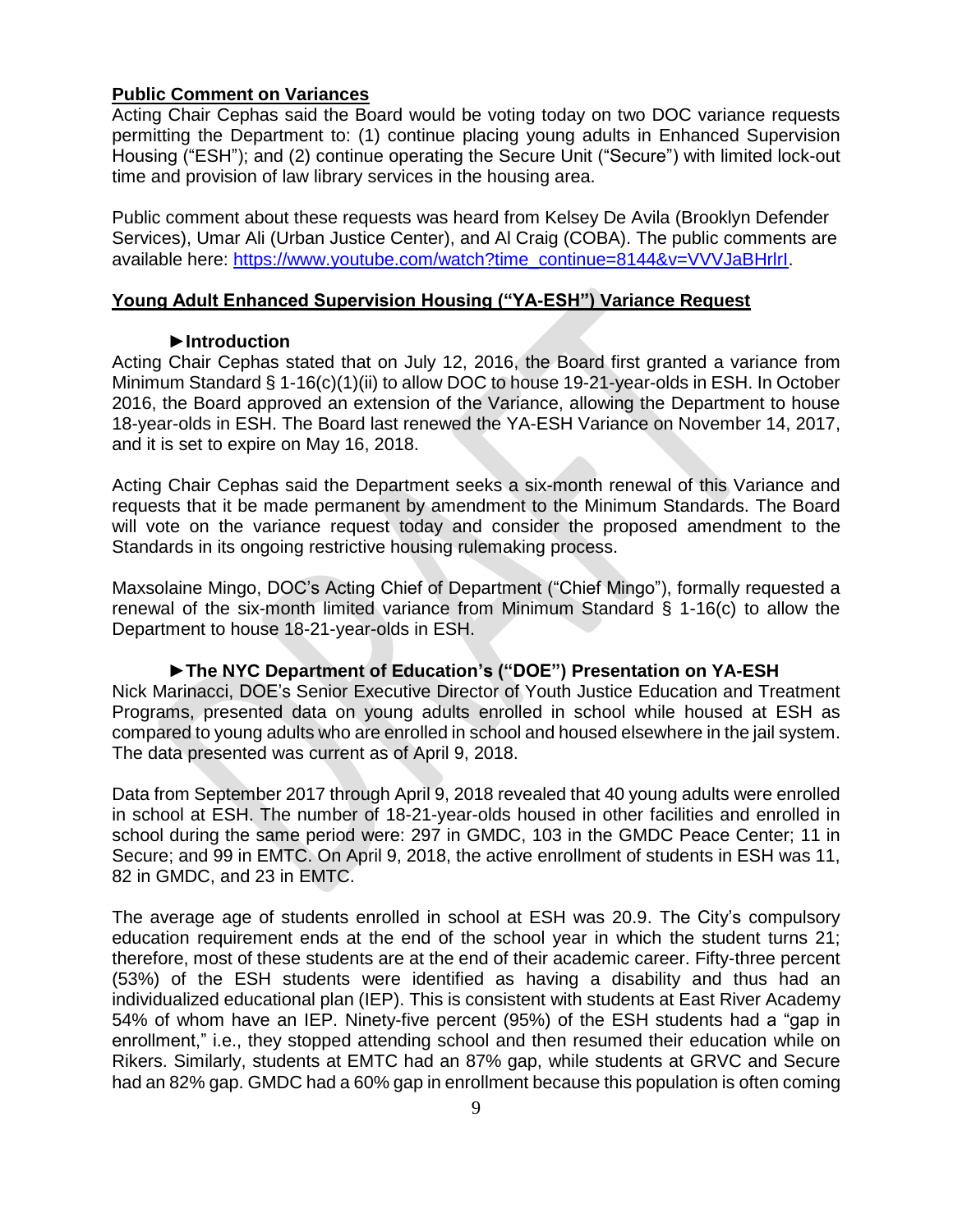from RNDC, which houses 16-17-year-olds who are subject to compulsory education requirements.

The average daily attendance rate (i.e., the percentage of time that students choose to attend school) for 18-21-year-olds was 42% at ESH; 35% at GMDC; 37% at the GMDC Peace Center; 30% at Secure; and 51% at EMTC.

Eighty-eight percent (88%) of students in ESH demonstrated growth in math on the Test of Adult Basic Education (TABE) exam while 79% demonstrated growth in reading. Corresponding percentages for students at other facilities was as follows: GMDC: 46% growth in math and 56% in reading; GMDC Peace Center: 40% (math) and 50% (reading); Secure: 44% both in math and reading; and EMTC: 40% (math) and 41% (reading).

Between September 2017 and April 1, 2018, all three ESH students who took the Test Assessing Secondary Completion (TASC) exam (formerly the General Educational Development (GED) exam) passed, as compared to the same period last year when only two students passed the exam. Mr. Marinacci attributed the growth in ESH to the student-toteacher ratio, specifying that ESH has a small number of students with two teachers always providing specialized attention.

#### **►Board Discussion re DOE's Presentation**

Judge Hamill thanked Mr. Marinacci for his presentation. She found surprising that Secure Unit students were not growing in math and reading at the same rate as those in ESH, given that other data available to the Board indicates that Secure is more therapeutic than ESH. Judge Hamill asked Mr. Marinacci what specific measures contributed to the growth in ESH. He said while it is difficult to pinpoint a reason for the growth, having two teachers, one of whom who is an exceptional math teacher, provides individualized instruction akin to an intense tutoring session. Member Hamill asked if additional programming could be offered in ESH to make it more therapeutic. Mr. Marinacci responded that this school year, DOE provided counseling at ESH more frequently and aims to provide a 5½-hour-school day next year as opposed to the three (3) school hours. DOE is working with DOC to establish the space and security for implementing a 5½-hour-school day in all facilities, and there may be more DOE staff available once the adolescents are moved off Rikers. Judge Hamill asked if DOE tracks individuals after they leave ESH to see if they continue attending school while housed at another jail. Mr. Marinacci said that DOE does not track this information but it could be readily obtained.

Member Cohen thanked Mr. Marinacci for his work and asked if school would be available during the summer. Mr. Marinacci said school is available for all special education students during the summer because it is mandated for this population. Member Cohen said the Secure Unit appeared to be a better housing model because it does not utilize restraint desks like ESH; however, BOC's data analysis revealed that the number of hours spent in school at Secure are extremely low. Some young adults receive less than one (1) hour of school a day and he asked if this correlates to the lower math/reading growth rates in Secure. Mr. Marinacci responded that school sessions in Secure are held in the housing area. In contrast, one school session in ESH is held in the housing area while the other takes place outside the housing area and thus requires students to travel from their housing area to the school area. Mr. Marinacci has observed students in Secure elect to go back to their cells before the school session is completed because of its proximity to their housing area.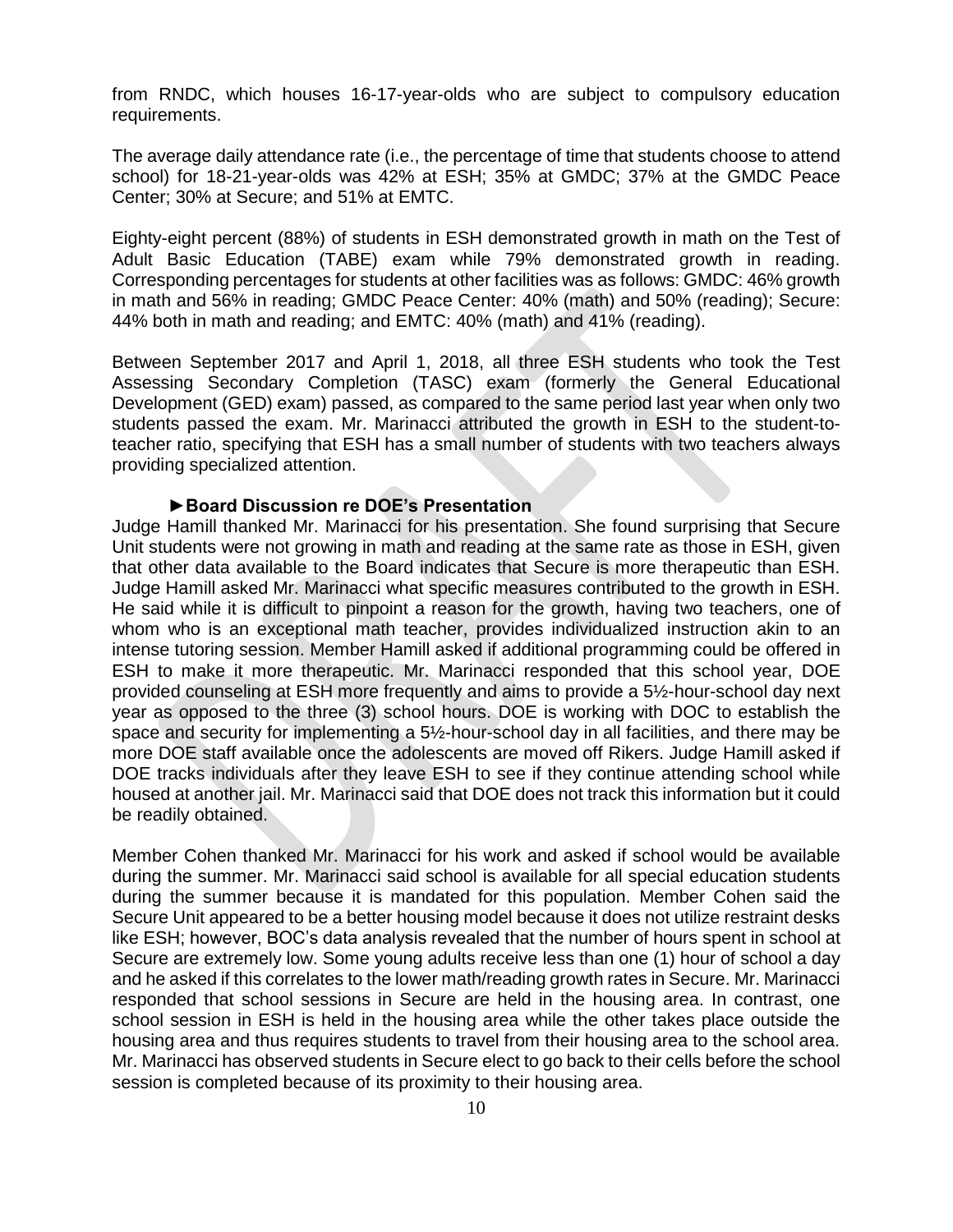Dr. Cohen asked if the low number of hours of class time in Secure is the result of DOC staggering class time for people in Security Risk Group (SRG) status. Mr. Marinacci was unsure about the protocols for people in SRG status because it falls under DOC's jurisdiction. Dr. Cohen asked Mr. Marinacci to consider this issue as it may be affecting the number of hours available for school.

Dr. Cohen asked if the Individualized Education Program (IEP) requirements are being met. Mr. Marinacci said the *Handberry v. Thompson* litigation governs how special education is provided on Rikers. DOE takes a student's IEP from the community and develops a separate Special Education Plan (SEP) to be used during the individual's incarceration.

Judge Hamill asked how DOE would meet the educational needs of young adults once GMDC is closed and young adults are relocated to other jails. Mr. Marinacci responded that DOE is meeting with DOC to discuss how education will be provided once GMDC closes, and they expect to relocate most young adults to RNDC. Both agencies intend to prioritize education regardless of where young adults are rehoused by: (1) ensuring they have the best staff in place, and (2) continuing as many of the additional programs as possible, such as the Trading Futures' career and technical education programs. DOE looks forward to having an 18-21 year-old population at East River Academy. This will allow DOE to focus on this age group as data shows that many are high school equivalency students in need of career and technical college opportunities.

Judge Hamill asked if DOE would be reaching out to all young adults dispersed throughout the jails after GMDC closes. Mr. Marinacci responded that during the past year, DOE placed educational staff in RNDC's intake housing to ascertain students' educational needs and goals. DOE is discussing with DOC the prospect of embedding educational staff in specific new admission housing units so they can meet with young adults immediately. Additionally, DOC will continue its role in asking individuals if they want to attend school each day.

Member Perrino thanked Mr. Marinacci for his informative presentation and excellent work. On a visit to ESH, Member Perrino observed the passion that teachers, officers, and captains brought to working with young adults and there has been a positive transformation in the way school is being offered to young adults. In addition, teachers told him that without the use of restraint desks during school at ESH, there would be significant outbreaks of violence in the school area.

#### **►DOC's YA-ESH Presentation**

DOC's Acting Deputy Commissioner ("DC") of Adult Programs, Michael Tausek, thanked Member Perrino for recognizing the integral part that uniformed staff play in providing access to programming and services.

DC Tausek presented on the changes to ESH that have occurred since January 2018. The Department's 30-day reviews objectively assess whether individuals will progress through the ESH levels. Since DOC began including young adults in the review process, there have been zero incidents. The Department has thus far reviewed over 380 people, and the review incorporates the person's programming history, disciplinary history, compliance with rules and expectations, log book entries, as well as the person's own input.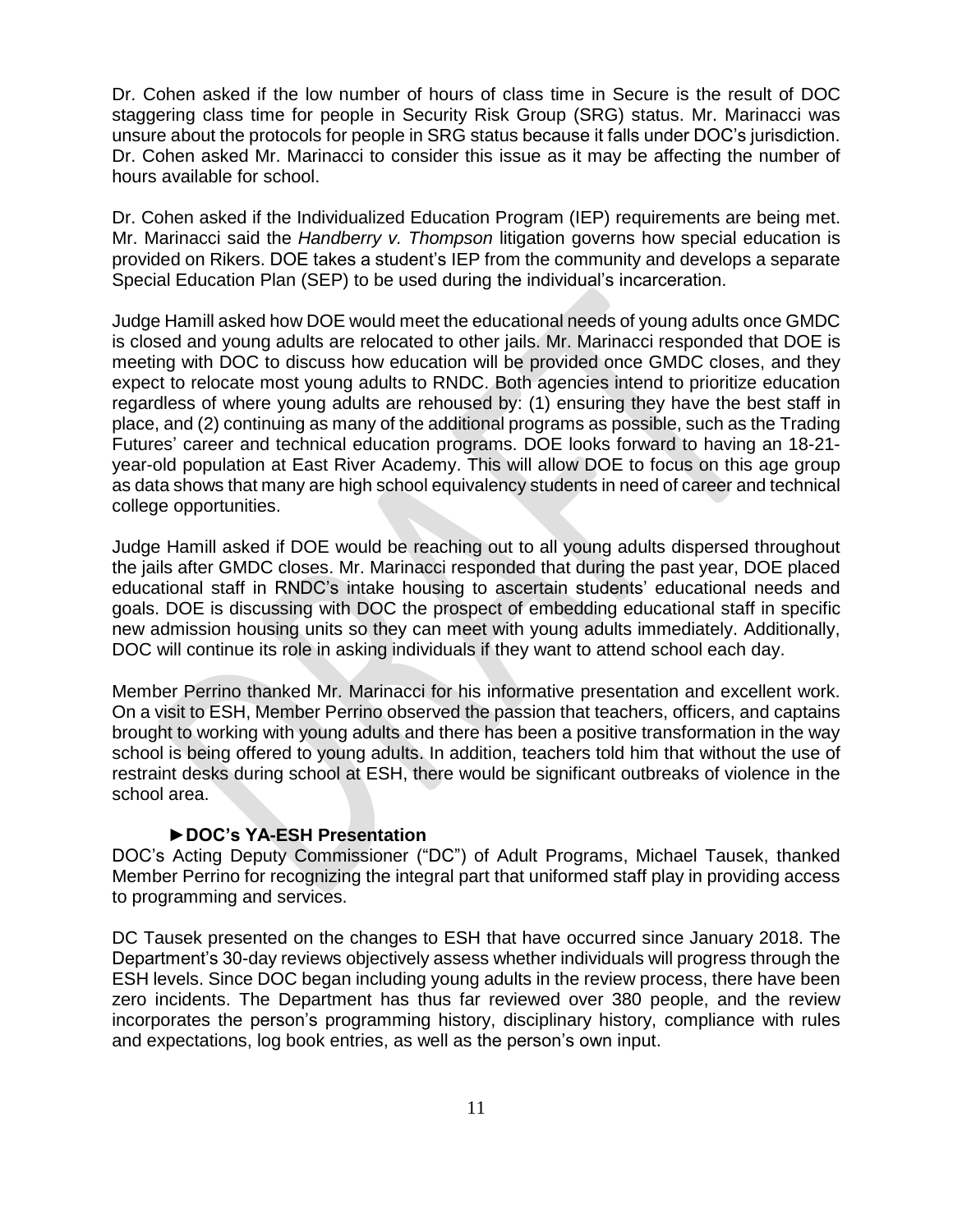DC Tausek's team has completed 48 reviews for young adults thus far (this is the total number of reviews conducted, not the total number of individuals reviewed). Twenty-one percent (21%) of young adults have progressed from Level 1 to Level 2; 64% from Level 2 to Level 3; and 14% from Level 3 to General Population (GP) housing. During these reviews, no young adults said they felt unfairly secured to a restraint desk.

Since January 2018, the Department has analyzed how the Challenge Program is delivered in- and out-of-cell. DOC also introduced the Tablet Program in ESH Level 3 and is expanding it to Levels 1 and 2. The tablets have an educational format and people may access the entertainment component, based on their compliance with rules and behavior towards staff. The tablets will soon have programs dedicated to reentry and maintaining appropriate conduct while incarcerated. ESH also introduced a podcast program focused on anti-gang messaging that people can listen to in their cells.

DC Tausek said there is limited research regarding institutional stressors that lead to violence and discipline. However, DOC is aware that the following measures can mitigate such incidents: (1) consistent administration and steady staffing — people in custody are more willing to engage with steady staff and talk about their conflict management issues; (2) gradual reduction in idleness by introducing more programming; and (3) creating a rapport in the unit with uniformed staff as well as senior leadership from DOC headquarters.

Winette Saunders, DOC's Deputy Commissioner of Youthful Offender and Young Adult Programming, said that DC Tausek's presentation focused on young adults in commingled ESH units. She spoke about the YA-only ESH unit (3 South), where DOC developed an evidence-based programming plan that includes cognitive behavior modification strategies, safe crisis management, and interactive journaling, all of which are available in both the YAonly and blended ESH units.

#### **►Board Discussion re DOC's Presentation**

Judge Hamill said that some young adults opt to remain in their cells during programming because they do not want to be placed in restraint desks. She asked how DOC evaluates these individuals, as participation in programming is crucial for progression through the ESH levels. DC Tausek responded that the 30-day reviews place greater emphasis on compliance with rules, but participation in programming provides insight into an individual's overall progress. He said that some individuals opt out of congregate programming but participate in activities in their cell, such as journaling. DC Tausek said that if someone chose to not participate in programming while in a restraint desk, it would not be held against the person in his 30-day review.

#### **►Votes on Existing Conditions**<sup>2</sup>

 $\overline{a}$ 

ED King read out loud the existing conditions of the YA-ESH Variance (i.e., condition nos. 1, 4, 7, 8, 9, 10, 11, 12, 14, 15, and 16),<sup>3</sup> and noted they were last approved by the Board as part of its approval of the YA-ESH Variance at the November 2017 public meeting.

<sup>2</sup> Having left the meeting before discussion on the Variances, Acting Vice-Chair Richards did not participate in voting on them.

<sup>&</sup>lt;sup>3</sup> The final Record of Variance, including the existing conditions and new conditions, approved at the May 8, 2018 meeting, is available at: [http://www1.nyc.gov/assets/boc/downloads/pdf/Meetings/2018/May-9-](http://www1.nyc.gov/assets/boc/downloads/pdf/Meetings/2018/May-9-2018/2018-05-08-final-record-of-variance-action-ya-esh.PDF) [2018/2018-05-08-final-record-of-variance-action-ya-esh.PDF.](http://www1.nyc.gov/assets/boc/downloads/pdf/Meetings/2018/May-9-2018/2018-05-08-final-record-of-variance-action-ya-esh.PDF)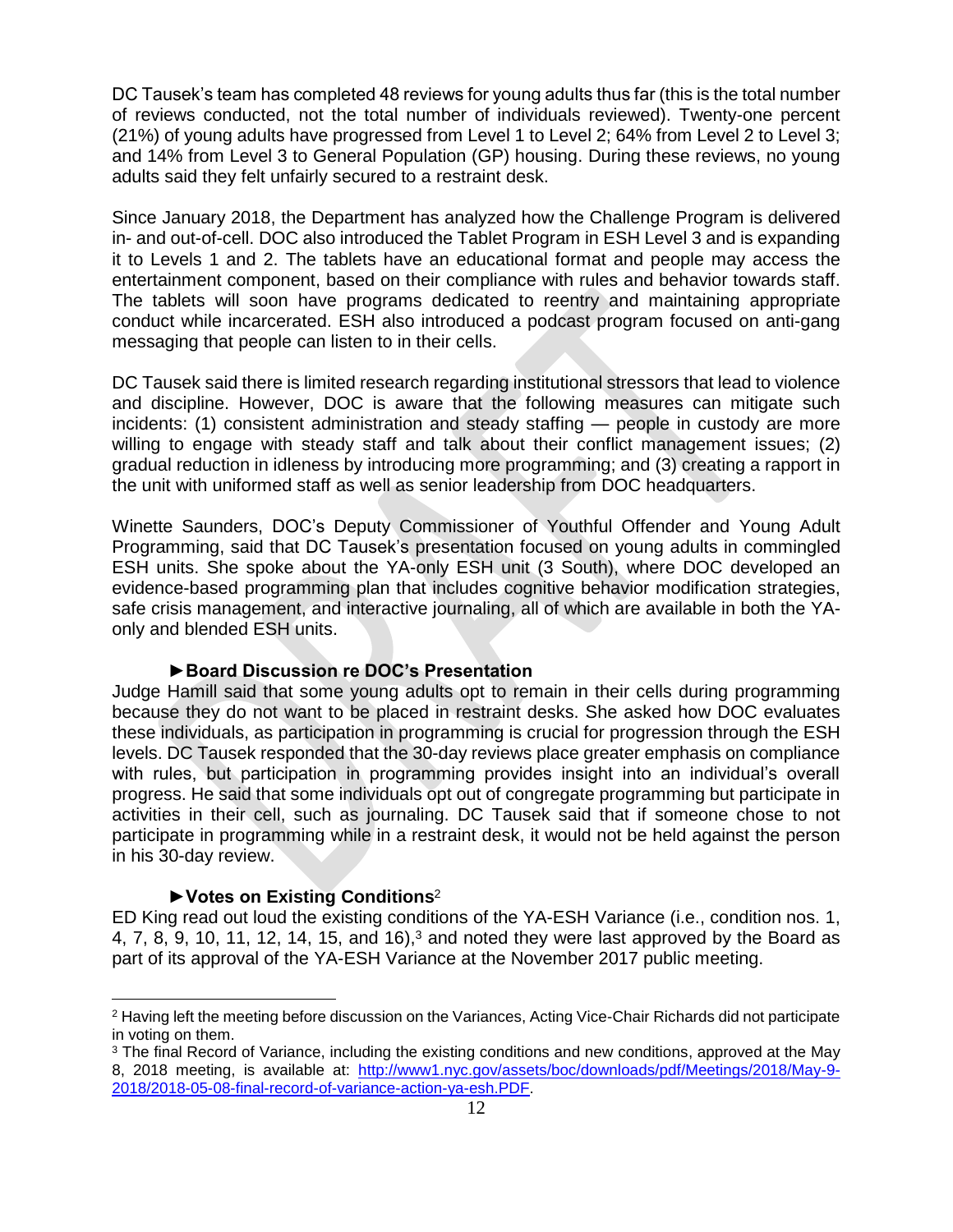Member Regan expressed his view that while the use of restraint desks in YA-ESH is undesirable, he is voting in favor of providing an environment where teachers, staff, and others are safe.

Acting Chair Cephas called a roll call vote and the Board voted unanimously to renew the existing conditions, 7-0 (Acting Chair Cephas, and Members Cohen, Hamill, Jones Austin, Perrino, Regan, and Safyer).

## **►Votes on Proposed Conditions**

ED King read out loud the following proposed conditions:

- A young adult can be placed in YA-ESH Level 1 only if the person has recently participated in an actual or attempted slashing or stabbing, or engaged in activity that caused serious injury to an officer, another person in custody, or any other person, and provided that the use of a restraint desk is the least restrictive option necessary for the safety of others.
- Restraints, including restraint desks, shall not be used except to control an incarcerated person who presents an immediate risk of self-injury or injury to others, to prevent serious property damage, for health care purposes, or when necessary as a security precaution during transfer or transport. When restraints are necessary, the Department shall use the least restrictive forms of restraints that are appropriate and should use them only as long as the need exists.
- The Department shall review each young adult in ESH Level 1 every fifteen (15) days to determine whether the person will advance to a less restrictive level or unit. At each such review, a young adult will advance to a less restrictive level or unit unless: (1) he has engaged in violent or aggressive behavior while in his current level; and/or (2) there is credible intelligence that he may engage in additional violence in a less restrictive unit; and/or (3) he has willfully disregarded rules and regulations and these instances are reported and documented. If (1), (2), or (3) is applicable, DOC shall make a specific determination that the restraint desk remains necessary to control this incarcerated person who presents an immediate risk of self-injury or injury to others or to prevent serious property damage. The Department shall commence 15-day evaluations on June 11, 2018.
- Within 60 days, the Department shall develop a curriculum and plan to provide specialized trainings, including crisis intervention and conflict resolution training to all YA-ESH staff. The Department shall update the Board at the July public meeting as to its projected timeline for implementation.

Member Jones Austin requested to hear the Department's response to the proposed conditions. Brenda Cooke, DOC's Deputy Chief of Staff, accepted the new conditions as read by ED King.

Acting Chair Cephas called a roll call vote and the Board voted unanimously to incorporate the new conditions, 7-0 (Acting Chair Cephas, and Members Cohen, Hamill, Jones Austin, Perrino, Regan, and Safyer).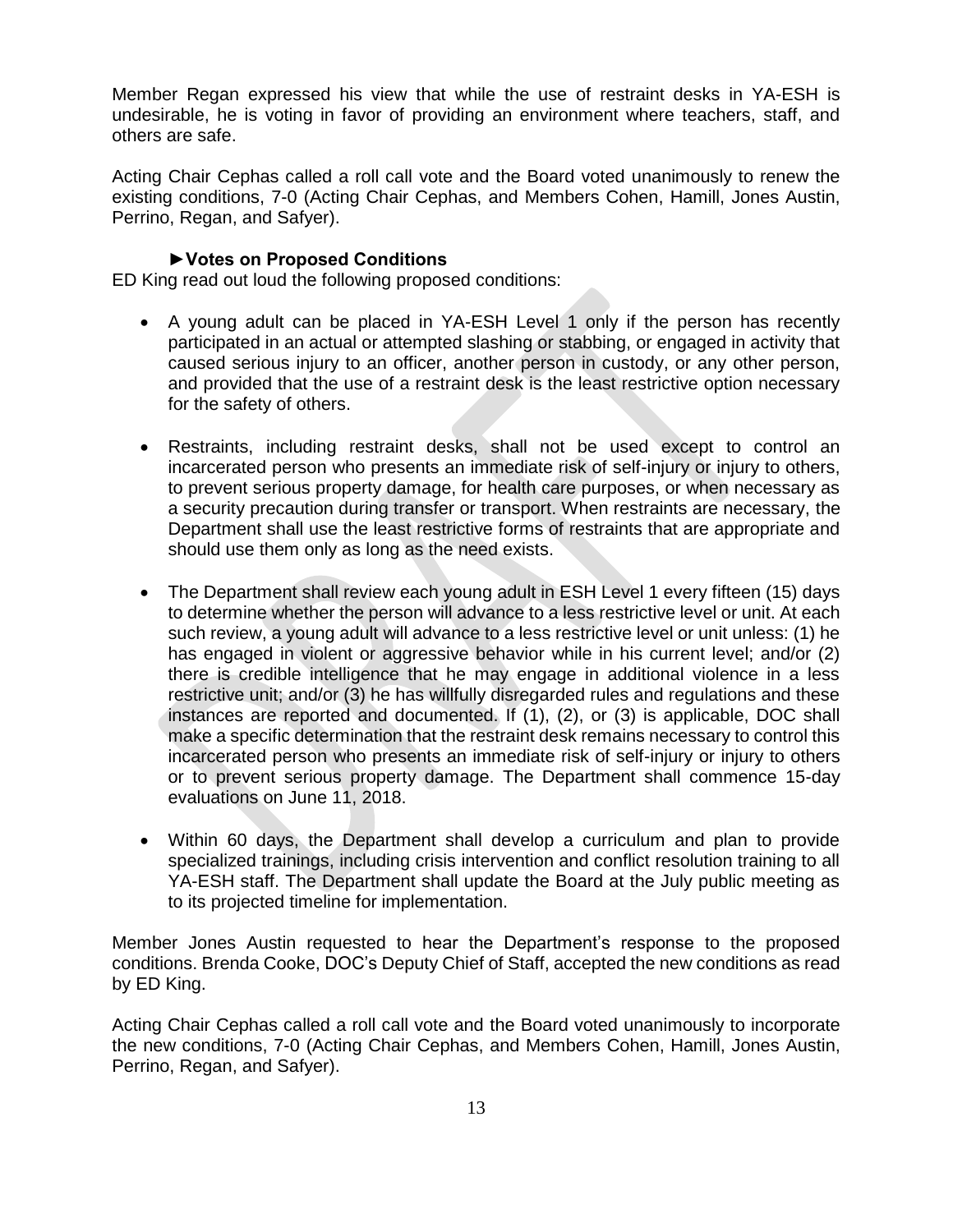#### **►Vote on Six-Month Variance with Conditions**

Judge Hamill said the Board has approved this Variance for two years and she appreciates the Department's and the Board's work in curtailing the use of 7-hour desk restraints in ESH. She commended DOC for reducing the review period from 45 to 30, and now, to 15 days, letting people in custody participate in their reviews, enhancing programming, and improving education. However, she agrees with City Council Member Daniel Dromm that YA-ESH is not therapeutic because it repeats the deleterious effect of isolation or, alternatively, desk restraints. As BOC continues restrictive housing rulemaking, it will continue to work with DOC to curtail the use of restraints and develop alternatives that create a more humane, therapeutic, and rehabilitative unit. Member Hamill added that the reviews should be done more frequently than every 15 days to comply with the ABA standards and she finds the use of restraints degrading, harmful, and counterproductive. For these reasons, she will vote against the Variance today but recognizes the substantial progress that DOC has made.

Dr. Cohen concurred with Member Hamill's comments, and praised BOC and the Department for their oversight and monitoring of ESH — a unit he considers to be punitive and cruel. When the Board promulgated rules limiting solitary confinement several years ago, it had no idea that DOC intended to impose punitive conditions in ESH. Dr. Cohen expressed hope that DOC would soon discontinue the use of restraints in YA-ESH and said he would be voting against the Variance today.

Acting Chair Cephas stated that a majority of the Board hoped the Department would soon develop an alternative to restraint desks except when legitimate safety concerns require their use.

Acting Chair Cephas called for a motion to vote on the Variance with conditions. After the item was moved and seconded, the Board approved the Variance with conditions, with five (5) votes in favor (Acting Chair Cephas, and Members Jones Austin, Perrino, Regan, and Safyer) and t (2) votes in opposition (Members Cohen and Hamill).

#### **Secure Unit Variance Request**

#### **►Introduction**

Acting Chair Cephas stated that in May 2016, the Board first granted a variance from Minimum Standards §§ 1-05(b) and 1-08(f) to allow the Department to provide young adults in the Secure Unit with a minimum lock-out time of 10 hours and access to law library services by means of a law library kiosk and typewriter in the Unit. The Board last renewed the Secure Unit Variance on November 14, 2017, and it is set to expire on May 22, 2018.

Acting Chair Cephas said the Department has now asked the Board to consider a six-month renewal of the Variance allowing for the continued operation of Secure. DOC has additionally requested that the Board consider making this Variance permanent through amendment of the Minimum Standards. The Acting Chair said that the Board would vote on the variance request today and consider incorporating the Variance in its Standards as part of the restrictive housing rulemaking process.

#### **►DOC's Secure Unit Variance Presentation**

Chief Mingo formally requested that the Board renew the Secure Unit Variance for six months.